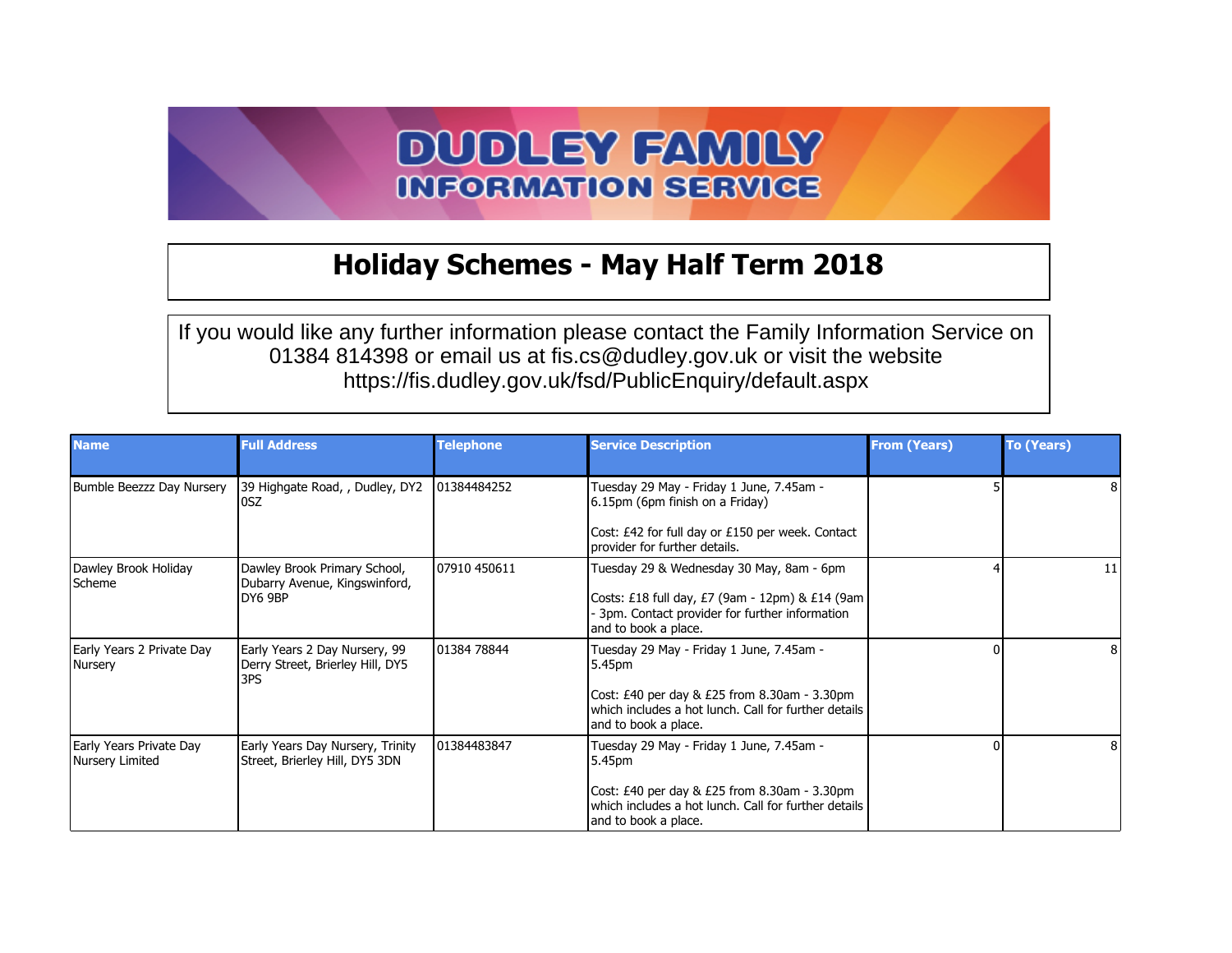| <b>Name</b>                      | <b>Full Address</b>                                                                | <b>Telephone</b> | <b>Service Description</b>                                                                                                                                                                                                                                                                                                                                                                                                         | <b>From (Years)</b> | To (Years) |
|----------------------------------|------------------------------------------------------------------------------------|------------------|------------------------------------------------------------------------------------------------------------------------------------------------------------------------------------------------------------------------------------------------------------------------------------------------------------------------------------------------------------------------------------------------------------------------------------|---------------------|------------|
|                                  | Explore Learning Stourbridge Unit 7 & 8, The Crown Centre,<br>Stourbridge, DY8 1YD | 01562 519581     | Explore Learning is an out of school childcare<br>setting for ages 5 - 14 yrs. Children will have<br>access to books and computers with the<br>emphasis on Maths and English. There will also<br>be a creative area with arts and crafts. Open<br>throughout the school holidays, but opening<br>hours are different to that at term time. Offer a<br>free taster session to all parents. Contact<br>provider for further details. |                     | 14         |
| Fairytales Day Nursery           | Fairy Tales Day Nursery, Bourne<br>Street, Dudley, DY2 7AL                         | 01384 230400     | Tuesday 29 May - Friday 1 June, 8am - 5.45pm<br>Costs: £24 per day. Contact provider for further<br>details and to book.                                                                                                                                                                                                                                                                                                           |                     | 9          |
| Glynne G.O.S.H Holiday<br>Scheme | Glynne Primary School, Cot Lane,<br>Kingswinford, DY6 9TH                          | 07548 992870     | Tuesday 29 May - Friday 1 June, 8am - 6pm<br>Half day sessions also available from 8am - 1pm<br>or 1pm - 6pm. Costs: £12 per session or £20 for<br>full day. 10% discount applied when siblings are<br>booked in on same session. If you require further<br>information, please call 07548 992870 or you can<br>visit us between 3pm - 6pm weekdays via<br>Pleasant Close entrance to Glynne Primary<br>School.                    |                     | 11         |
| Howley Grange Kindergarten       | Howley Grange Kindergarden,<br>Howley Grange Road, Halesowen,<br><b>B62 0HS</b>    | 01214231572      | Tuesday 29 May - Friday 1 June, 7.30pm - 6pm<br>Cost: £20 for full day or £10 from 9am - 3pm.<br>Contact provider for further details and to book a<br>place.                                                                                                                                                                                                                                                                      |                     | 11         |
| Lilypads Daycare                 | 10-12 Tinchbourne Street,,<br>Dudley, DY1 1RH                                      | 07393183439      | Tuesday 29 May - Friday 1 June, 7.30am -<br>6.30pm<br>Costs: £22 full day. Contact provider for further<br>details or to book.                                                                                                                                                                                                                                                                                                     |                     | 12         |
| Little Bears Nursery             | Highgate Road, , Dudley, DY2<br>0SN                                                | 01384 818245     | Tuesday 29 May - Friday 1 June, 8am - 6pm<br>Costs: £35 per day or £5 per hour minimum 3<br>hours. Contact provider for further details and to<br>book.                                                                                                                                                                                                                                                                            | <sup>0</sup>        | 8          |
| Manor Way Activity Club          | Manor Way Primary School, Brier<br>Mill Road, Halesowen, B63 3HA                   | 01384 818895     | Tuesday 29 May - Friday 1 June, 8.30am -<br>5.30pm<br>Cost: £19 for full day. Sibling discount available.<br>Contact provider for further details.                                                                                                                                                                                                                                                                                 |                     | 11         |
| <b>Messy Memories</b>            | 3 Clifton Street, , Coseley, Bilston, 01902 680288<br><b>WV14 9EY</b>              |                  | Tuesday 29 May - Friday 1 June, 7.30am - 6pm<br>Costs: £20 for half day, £40 full day for under<br>5's. £10 for half day, £20 full day for school aged<br>children. Contact provider for further details or to<br>book.                                                                                                                                                                                                            |                     | 11         |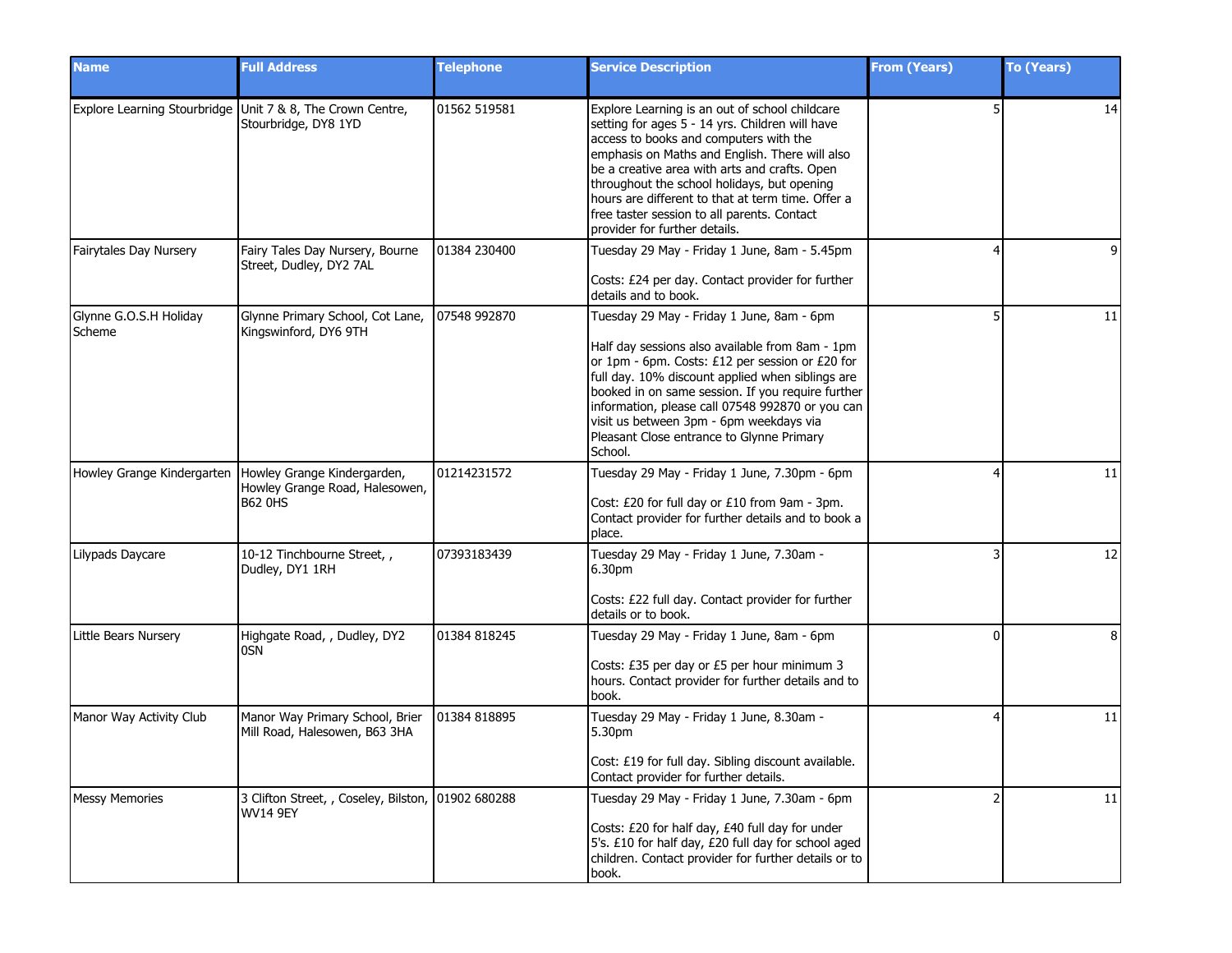| <b>Name</b>                                                               | <b>Full Address</b>                                                                          | <b>Telephone</b> | <b>Service Description</b>                                                                                                                                                                                                                                                                                                                                                                         | <b>From (Years)</b> | <b>To (Years)</b> |
|---------------------------------------------------------------------------|----------------------------------------------------------------------------------------------|------------------|----------------------------------------------------------------------------------------------------------------------------------------------------------------------------------------------------------------------------------------------------------------------------------------------------------------------------------------------------------------------------------------------------|---------------------|-------------------|
| Mischief & Giggles Ltd. T/a<br>Twinkle Toes Private Day<br><b>Nursery</b> | 44 New Road, , Stourbridge, DY8<br>1PA                                                       | 01384 393769     | Tuesday 29 May - Friday 1 June, 8am - 6pm<br>Cost: £26 per day. Children must bring a healthy<br>packed lunch or pay £2.50 per day for lunch.<br>Tickets for the holiday club are purchased online<br>via Ticket Tailor http://www.tickettailor.com/all-<br>tickets/20384/6f66/. Contact provider for further<br>details.                                                                          | 5 <sup>1</sup>      | 12                |
| Play Box Nursery                                                          | Unit 10, Building 53A, Third<br>Avenue, Pensnett Trading Estate,<br>Kingswinford, DY6 7XG    | 01384 835535     | Tuesday 29 May - Friday 1 June, 7am - 6pm<br>Cost: £3.50 per hour. Contact provider for further<br>details.                                                                                                                                                                                                                                                                                        |                     | 12                |
| Poppyfields Kindergarten                                                  | Crestwood Park Primary School,<br>Lapwood Avenue, Kingswinford,<br>DY6 8RP                   | 01384 812526     | Tuesday 29 May - Friday 1 June, 7.30am - 6pm<br>Costs: £19 from $8.30$ am $-$ 5.30pm, £10 for half<br>day. Additional costs apply for 7.30am start and<br>after 5.30pm finish. Contact provider for further<br>details and to book a place.                                                                                                                                                        | 3                   | 11                |
| Club                                                                      | Priory Primary School Holiday Priory Primary School, Limes<br>Road, Dudley, DY1 4AQ          | 01384 816845     | Tuesday 29 May - Friday 1 June, 8am - 6pm<br>Cost: £15 per day. Call for further details and to<br>book a place.                                                                                                                                                                                                                                                                                   |                     | 11                |
| Queen Victoria Holiday Club                                               | Queen Victoria Primary School,<br>Bilston Street, Sedgley, Dudley,<br><b>DY3 1JB</b>         | 01384 812545     | Tuesday 29 May - Friday 1 June, 8am - 5.30pm<br>Cost: £20 for full day or £10 for half day (8am -<br>12.45pm or 12.45pm - 5.30pm) or £80 for the<br>week. Open to children of the school. Contact<br>provider for further details.                                                                                                                                                                 |                     | 11                |
| RB Sports Activities Olsk                                                 | Our Lady Of St. Kenelm RC<br>Primary School, Bundle Hill,<br>Halesowen, B63 4AR              | 0121 695 1394    | Tuesday 29 May - Friday 1 June, 8am - 6pm<br>Keep your children Active during the Easter<br>Holidays at RB Sports Holiday Activity Camp.<br>There will be group activities, gymnastics, multi<br>sports and much more. Book early & get a full<br>camp from £65. You must provide your own food<br>and drinks and wear suitable clothing. Contact RB<br>Sports to book or for further information. |                     | 11                |
| Rhymes Nursery (Dudley)                                                   | Fulbrook Road, , Dudley, DY1 2BG 01384 458051                                                |                  | Tuesday 29 May - Friday 1 June, 8.30am -<br>5.30pm<br>Cost: £20 for full day, £15 from 9am - 3pm, £12<br>from 8.30am - 1pm or 1pm - 5.30pm. Contact<br>provider for further information and to book.                                                                                                                                                                                               | 5 <sup>1</sup>      |                   |
| Sedgley Kids Club @ St<br>Chads                                           | St. Chads Catholic Primary School, 01384815645<br>Catholic Lane, Sedgley, Dudley,<br>DY3 3UE |                  | Tuesday 29 May - Friday 1 June, 8am - 6pm<br>Cost: £18 for full day & £85 for the week.<br>Contact provider for further details.                                                                                                                                                                                                                                                                   | $\overline{4}$      | 11                |